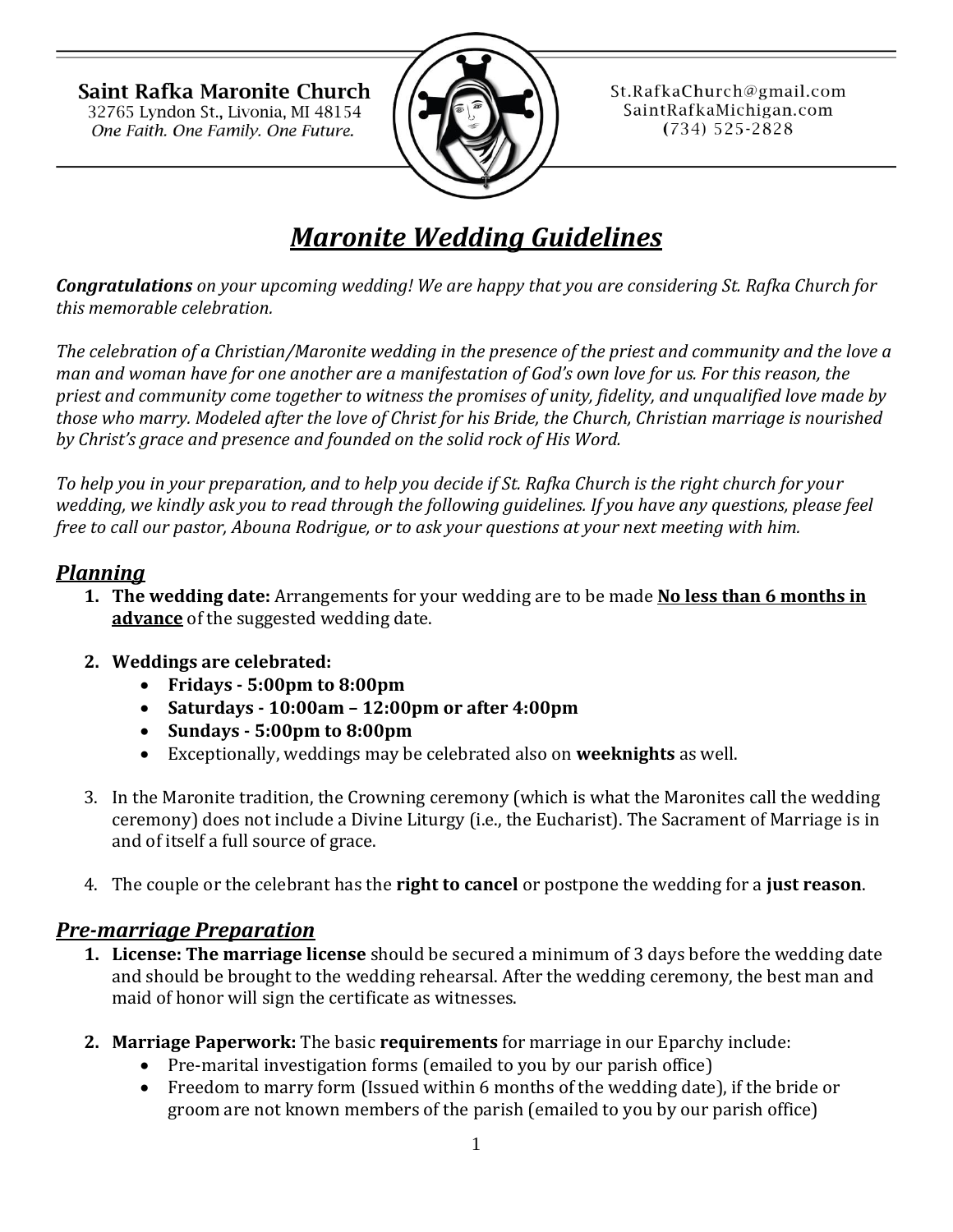Saint Rafka Maronite Church

32765 Lyndon St., Livonia, MI 48154 One Faith. One Family. One Future.



St.RafkaChurch@gmail.com SaintRafkaMichigan.com  $(734) 525 - 2828$ 

- Other forms, in case the bride or groom were previously married to third parties
- FOCCUS Pre-Marital Inventory (register & complete online cost is \$40)
- Marriage Preparation given by the pastor
- Copies of Baptismal and Confirmation Certificates for both bride and groom, if both are Christians.
- The couple is encouraged to receive the Sacrament of Reconciliation (Confession) prior to the wedding.

# *Special Considerations*

- 1. Other priests, relatives or friends of the couple, may join our pastor in celebrating your Crowning, with the pastor's approval.
- 2. St. Rafka Church is smoke-free. Smoking and/or the consumption of any alcoholic beverages are absolutely prohibited. No beverages, except water, are to be brought into the church.
- **3. Suggested offering -** St Rafka sets no fees for religious ceremonies. However, it is customary to make an offering to the parish on the occasion of a wedding as a token of gratitude for God's blessings and favors upon you. Another offering may be given to the priest(s) performing the ceremony. There is no set amount for these at-will gifts. Fees for musicians, soloists or choir, on the other hand, must be set with them.

## *Ceremony*

**The wedding ceremony** is a religious service and everything should be done to make this a truly spiritual experience. There are many options available for your selection. The priest will discuss these with you beforehand.

- The Crowning may be celebrated **in English or in Arabic** or a mix of both languages.
- The selection of two (exceptionally, three) readings from Sacred Scripture. Secular readings are not allowed.
- The option to have a friend or relative act as a lector, reading one of the Scripture readings.
- The wedding is to **begin on time**
- The **attire** of the bride, groom and their wedding party **must be modest**. Remember that this is God's Temple. If shoulders or chests are uncovered, please consider wearing a light shawl during the ceremony.
- **Music** is considered an aid to worship and should not be chosen with a view of entertaining the guests. The hymns *must be religious* in content. We strongly prefer the use of Maronite hymns (English or Arabic), but some classical Western pieces (such as the Ave Maria, for example) may be allowed. Please approve your music with the pastor beforehand.